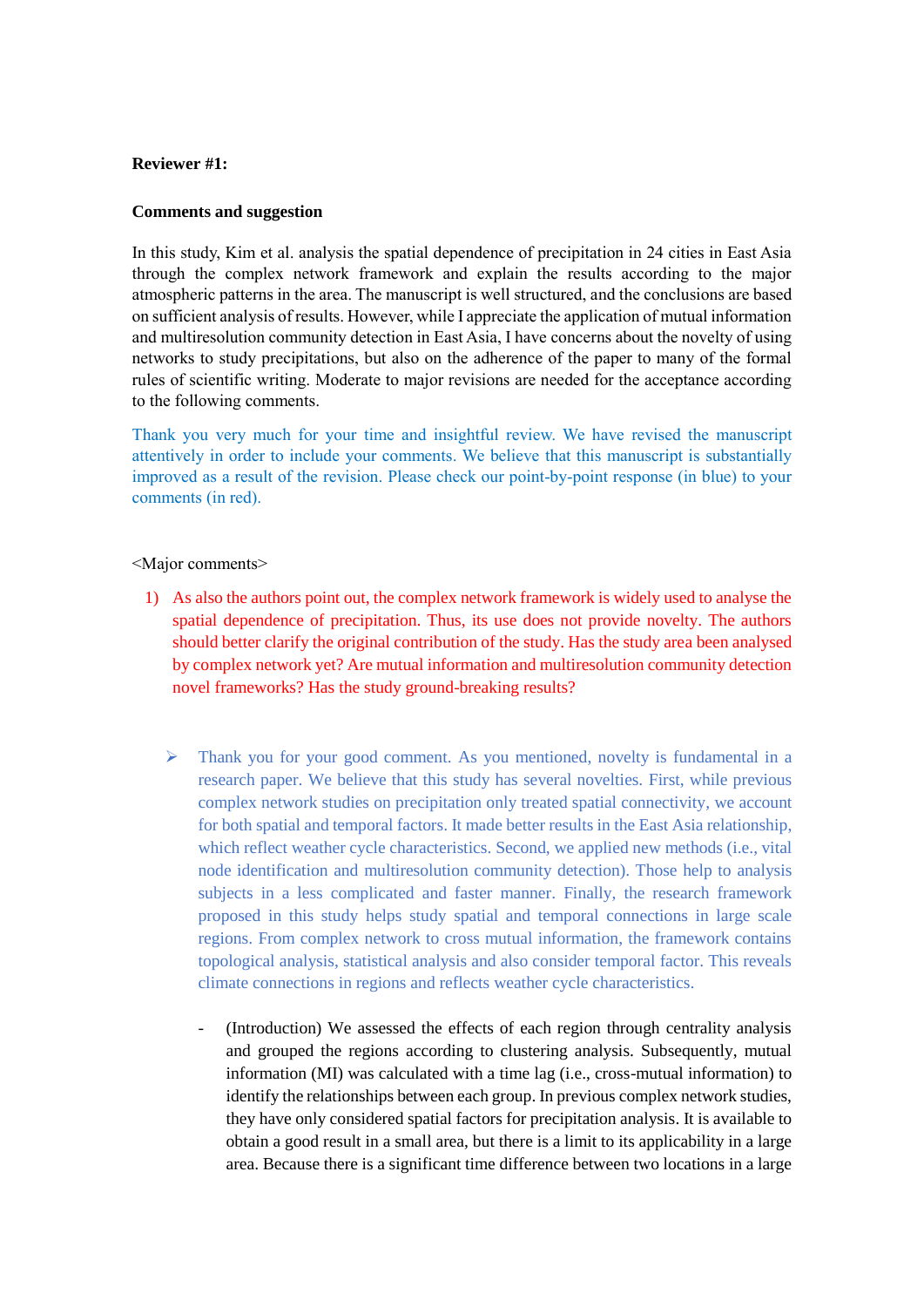area, therefore, this study proposes an efficient methodology that can evaluate not only spatial but also temporal factors. It also provides a clue to finding the trigger locations of the climate cycle in an area

- (Discussion) The complex network facilitated a simple analysis of the relationship between East Asian cities. Unlike previous studies, we considered temporal factors in the relationship. Through this, we observed new relationships and characteristic of rainfall in East Asia. Two methods (vital node identification and multiresolution community detection) were very useful for analyzing the network and making reliable results. The research results show that our research framework is helpful for studying relationships in regions. The frame contains not only topological analysis but also statistical analysis and considers temporal factors. Also, in the result, the frame reflects climate cycle factors and reveals its characteristics.
- 2) I do not understand the significance of the representatives' selection from groups. Why do the authors select these? Are the nodes used in the following analyses? Why are they important?
	- $\triangleright$  We decided to delete the significance of the representatives' selection from groups. Initially, we used the selection of representatives in the groups for future research in this paper. We plan the future study, which will apply complex network analysis to the whole world. In this case, there will be many nodes and links, making it hard to analysis and interpret a network. Therefore, it will be beneficial to use representatives of the groups, instead of all nodes, because representatives are the most influential nodes in the groups and have characteristics of the groups. We needed to check the validity of the method and applied it in this study. The results show that it has a similar result with vital node identification. As a result, we thought that the selection of representatives would be helpful in a future study. However, we did not use the representatives after selecting them because the discussion is minor.
- 3) Line 178: I am not sure about the reason why Seoul does not belong to any cluster. The authors explain that the distance is great from other nodes, but the distance between Seoul and Shenyang is 560 km and it is less than the distance from this latter city and Beijing (about 630) and they belong to the same cluster. Can the authors better justify the result?
	- $\triangleright$  Your comment was constructive in insight into our research again. After we got your comments, we analysed why Seoul did not make a group with other nodes. We applied event synchronisation, which helps to compare the occurrence pattern of precipitation. Event synchronisation results with Seoul and near cities (Beijing, Tianjin, Shenyang, Osaka, Nagoya, Tokyo) had low value than average event synchronisation reslults of all cities. Through this, it was confirmed numerically that Seoul has a different precipitation pattern from the surrounding cities. The reason for the event synchronisation result is that Seoul is located on the peninsula. The Korean peninsula is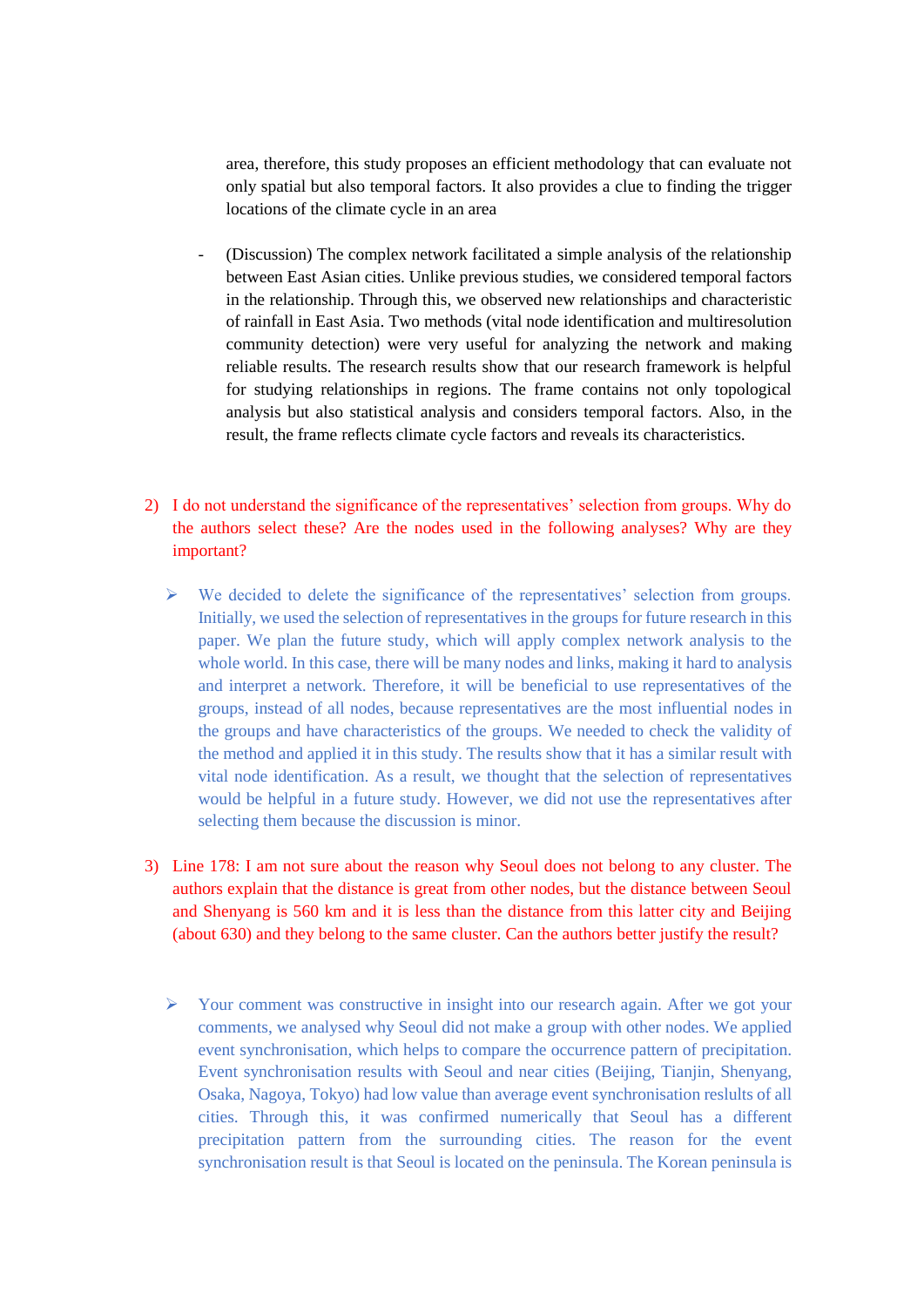influenced by maritime air mass in summer and by continental air mass in winter. Therefore, characteristics of precipitation in the Korean peninsula are affected by continents and oceans' features and has differences from those. This makes Seoul had a low belonging coefficient with the G2 group (affected by the ocean) and G4 groups (affected by continents). We deled the distance reason and added this abovementioned new reason to the paper.

- Because of the location of Seoul, it had low belonging coefficients with nearby nodes. Seoul is in the Korean peninsula. It is influenced by maritime air mass in summer and by continental air mass in winter. Therefore, the precipitation of Seoul is affected by both features and has different characteristics. This feature made Seoul distinguish between G2 and G4.
- 4) The references should follow the journal's guidelines: the first name initials after the last name. Please, check the references: the authors have often exchanged last and first names.
	- $\triangleright$  We rechecked the guidelines of HESS. Then, we checked all references and revised errors in references.
- 5) Tables and maps are redundant. It would be better if the authors summarise the information in a single figure, rather than duplicate the results in a table and a map. For example, table 3 and figure 4 can be summarised in a map in which a continuous colour scale could represent the adjacency information entropy values and different sizes of points could represent the rank. Even table 4 - figure 5 and table 6 - figure 6 are redundant.
	- $\triangleright$  We revised the table and figures accordingly as below.



- About Table 3 and Figure 4, we made them as one figure like below.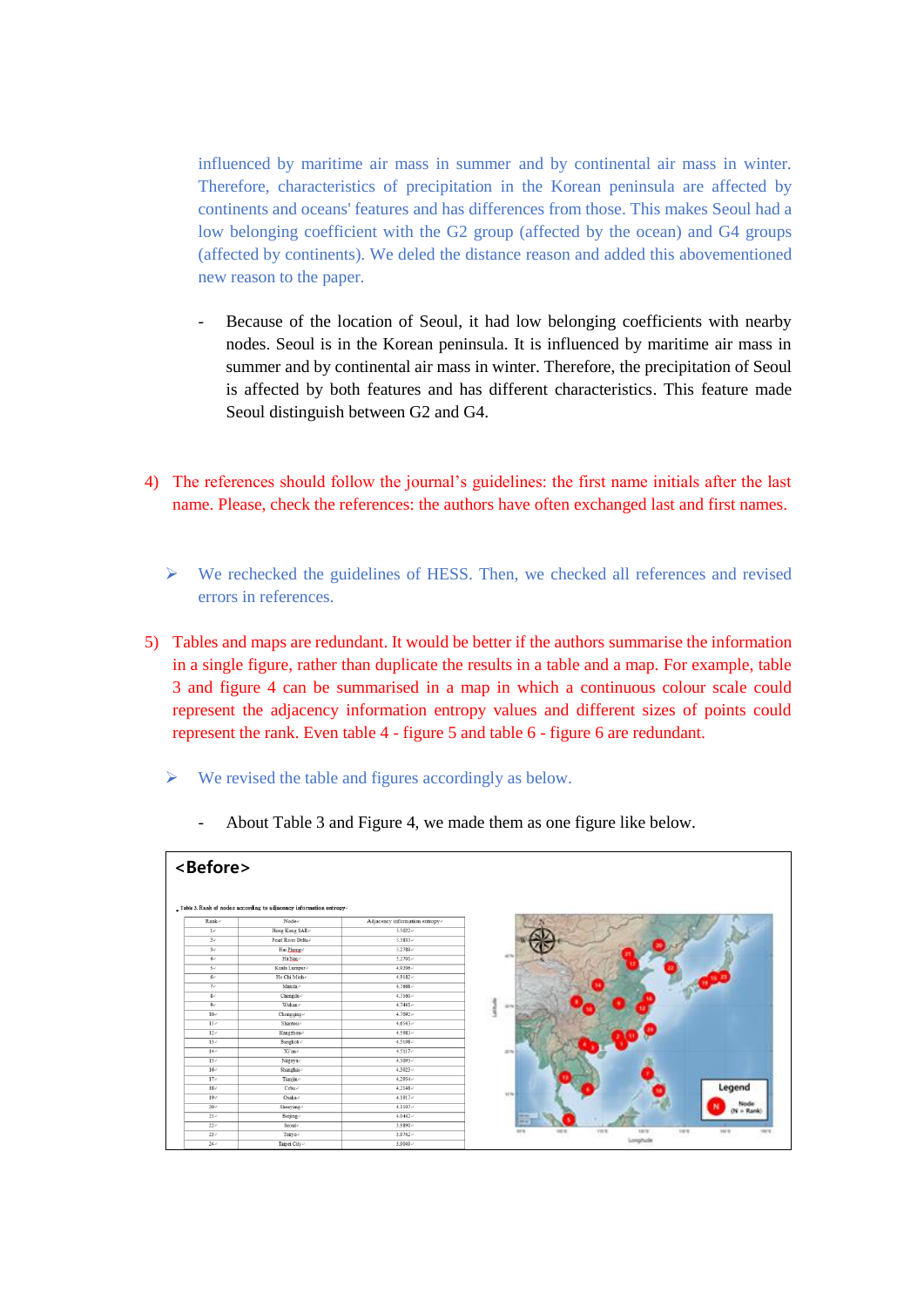

- About the Table 4 and Figure 5, we deleted Table 4 and put only Figure 5. Readers can find nodes in groups from the figure.

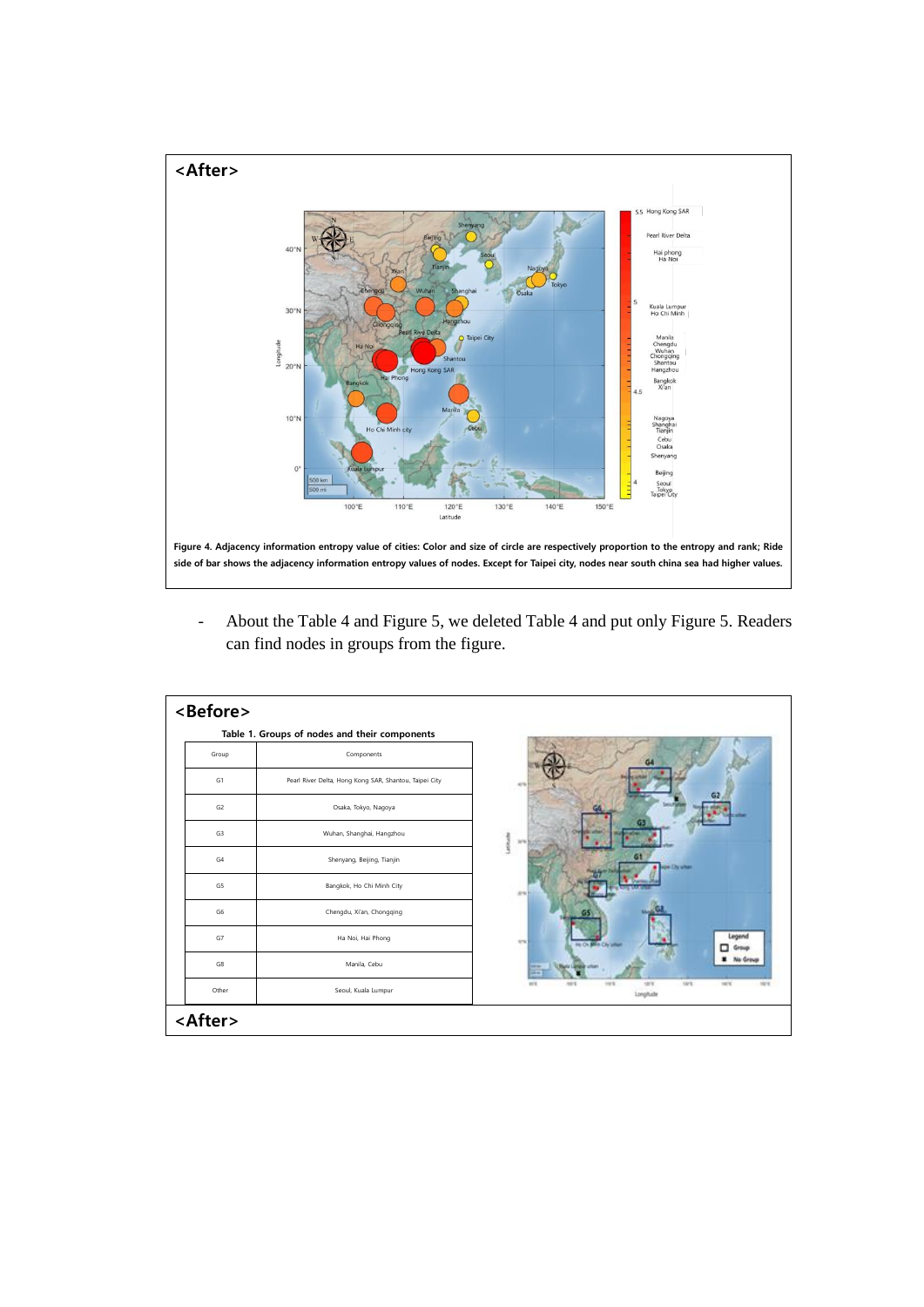

- About Table 5 and Figure 6, we erase Table 5 and only put Figure 6. In this part, the most important thing is that what group has a strong relationship with each group. Figure 6 is the suitable than Table 5 for showing this.

|                | G <sub>1</sub> | G <sub>2</sub> | G <sub>3</sub>                                                  | G <sub>4</sub> | G <sub>5</sub> | G <sub>6</sub>               | G7     | G8      |
|----------------|----------------|----------------|-----------------------------------------------------------------|----------------|----------------|------------------------------|--------|---------|
| G1             | $\sim$         | 0.312          | 0.333                                                           | 0.312          | 0.438          | 0.472                        | 0.430  | 0.388   |
|                |                | $(-3)$         | (2)                                                             | (2)            | $(-9)$         | (2)                          | $(-1)$ | (3)     |
| G2             | 0.312          | ٠              | 0.343                                                           | 0.273          | 0.374          | 0.398                        | 0.323  | 0.333   |
|                | (3)            |                | (1)                                                             | (2)            | $(-8)$         | (2)                          | $(-9)$ | $(-10)$ |
| G3             | 0.333          | 0.343          | 0.271<br>0.369<br>0.496<br>0.355<br>0.332<br>$\sim$<br>66<br>G3 |                |                |                              |        |         |
|                | $(-2)$         | $(-1)$         | (0)                                                             |                | $(-9)$         | (1)                          | $(-3)$ | $(-6)$  |
| G4             | 0.312          | 0.273          | 0.271                                                           | $\sim$         | 0.409          | 0.403                        | 0.361  | 0.344   |
|                | $(-2)$         | $(-2)$         | (0)                                                             |                | $(-5)$         | (1)                          | $(-1)$ | $(-10)$ |
| G <sub>5</sub> | 0.438          | 0.374          | 0.369                                                           | 0.409          | ×.             | 0.607                        | 0.551  | 0.564   |
|                | (9)            | (8)            | (9)                                                             | (5)            |                | (3)                          | (1)    | (3)     |
| G <sub>6</sub> | 0.472          | 0.398          | 0.496                                                           | 0.403          | 0.607          | ×.                           | 0.535  | 0.486   |
|                | $(-2)$         | $(-2)$         | $(-1)$                                                          | $(-1)$         | $(-3)$         |                              | $(-2)$ | (4)     |
| G7             | 0.430          | 0.323          | 0.355                                                           | 0.361          | 0.551          | G5<br>0.432<br>0.535<br>$-1$ |        |         |
|                | (1)            | (9)            | (3)                                                             | (1)            | $(-1)$         | $(-2)$                       | $\sim$ | $(-5)$  |
|                | 0.338          | 0.333          | 0.332                                                           | 0.344          | 0.564          | 0.486                        | 0.432  |         |
| G8             | $(-3)$         | (10)           | (6)                                                             | (10)           | $(-3)$         | (6)                          | (5)    | ٠       |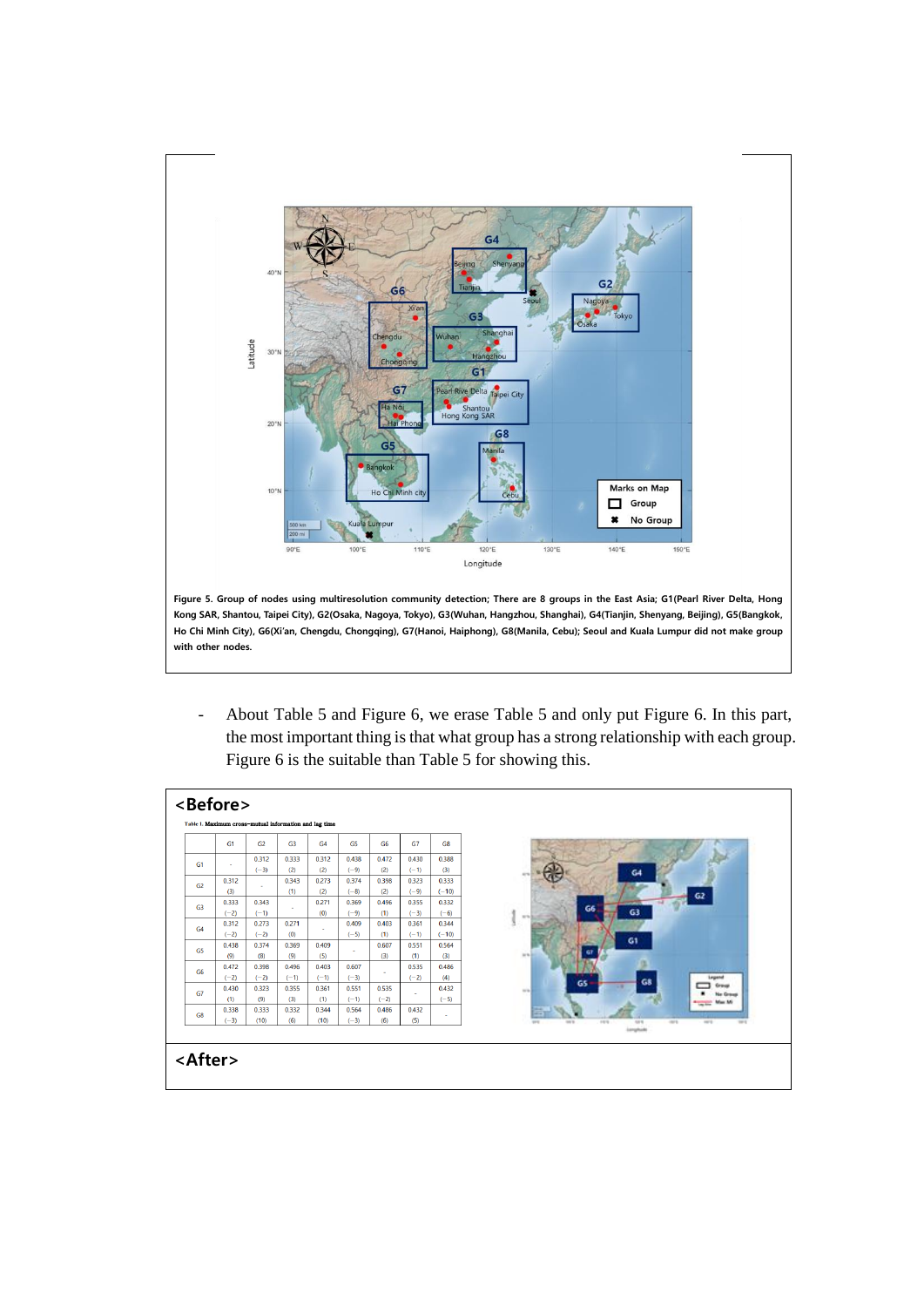

#### <Minor comments>

About grammar and sentences, we checked the whole paper by own self and got help from a native speaker.

- 1) Lines 63-64: "This is because the weights used as input data in each analysis enabled the relationship between regions to reflect in the network and be analysed.";
	- $\triangleright$  The sentence was re-written as below
		- Because the weights were used as input data in each analysis, network analysis could reflect relationship between regions.
- 2) Lines 103-104: "Generally, actual systems such as transportation systems or the Internet do not require links to be defined. However, if uncertainty occurs in the connection, researchers must define them.";
	- $\triangleright$  The sentence was re-written as below
		- Generally, it is easy to define links in systems such as transportation or power grid systems, which have clear physical connections between elements. However, if uncertainty occurs in the connections like social networks, researchers must define them.
- 3) Lines 154-155: "Various cities had maximum weights for each node, whereas the minimum weights were restricted to a few cities.".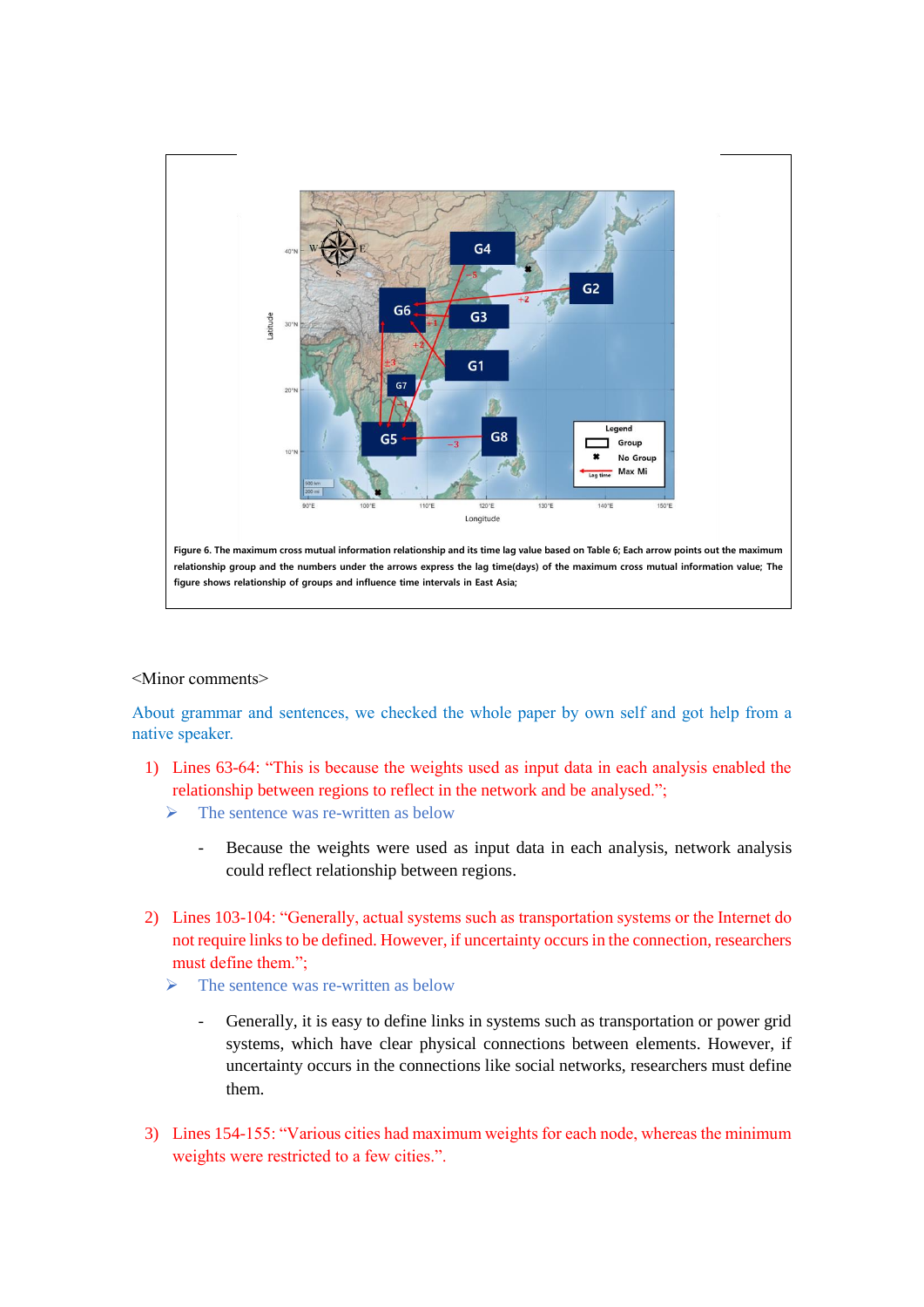- $\triangleright$  The sentence was re-written as below
	- Each node had a maximum value with several different cities, while the minimum value was for certain cities such as Beijing and Tokyo.
- 4) Line 43: the first mathematician who formulated complex network theory was Leonhard Euler, in 1735.
	- $\triangleright$  The sentence was re-written as below
		- Complex network theory, developed by Leonard Eüler in 1735, expresses and analyses a subject or phenomenon as a graph.

## 5) Figure 1 and Figure 5: delate "urban" from the labels.

 $\triangleright$  We deleted urban in Figure 1 and Figure 5 (Figure 5 is in major comments 5).



Figure 1. Selected 24 major cities in East Asia

- 6) Section 3.3: the symbols in the formula are not well defined. The authors should better clarify the meaning of the symbols used. For example, what do  $v_i$ ,  $v_j$ ,  $c_u$ , and nj mean?
	- $\triangleright$  We added explain about symbols like  $v_i$ ,  $v_j$  and  $c_u$ .
		- First, calculate the link intensity  $(I_P)$  of each link.

$$
I_P(e_{ij}) = \sum_{p=1}^P \alpha_p \times \frac{\sigma(path_p(v_i, v_j))}{\min(w_i, w_j)} , \quad e_{ij} \in E
$$
  
0, otherwise (5)

Here,  $\sigma(path_p(v_i, v_j))$  is the sum of link weights in the path through p links from node i  $(v_i)$  to node j  $(v_j)$ , P is the parameter of the path, and  $\alpha_p$  is a